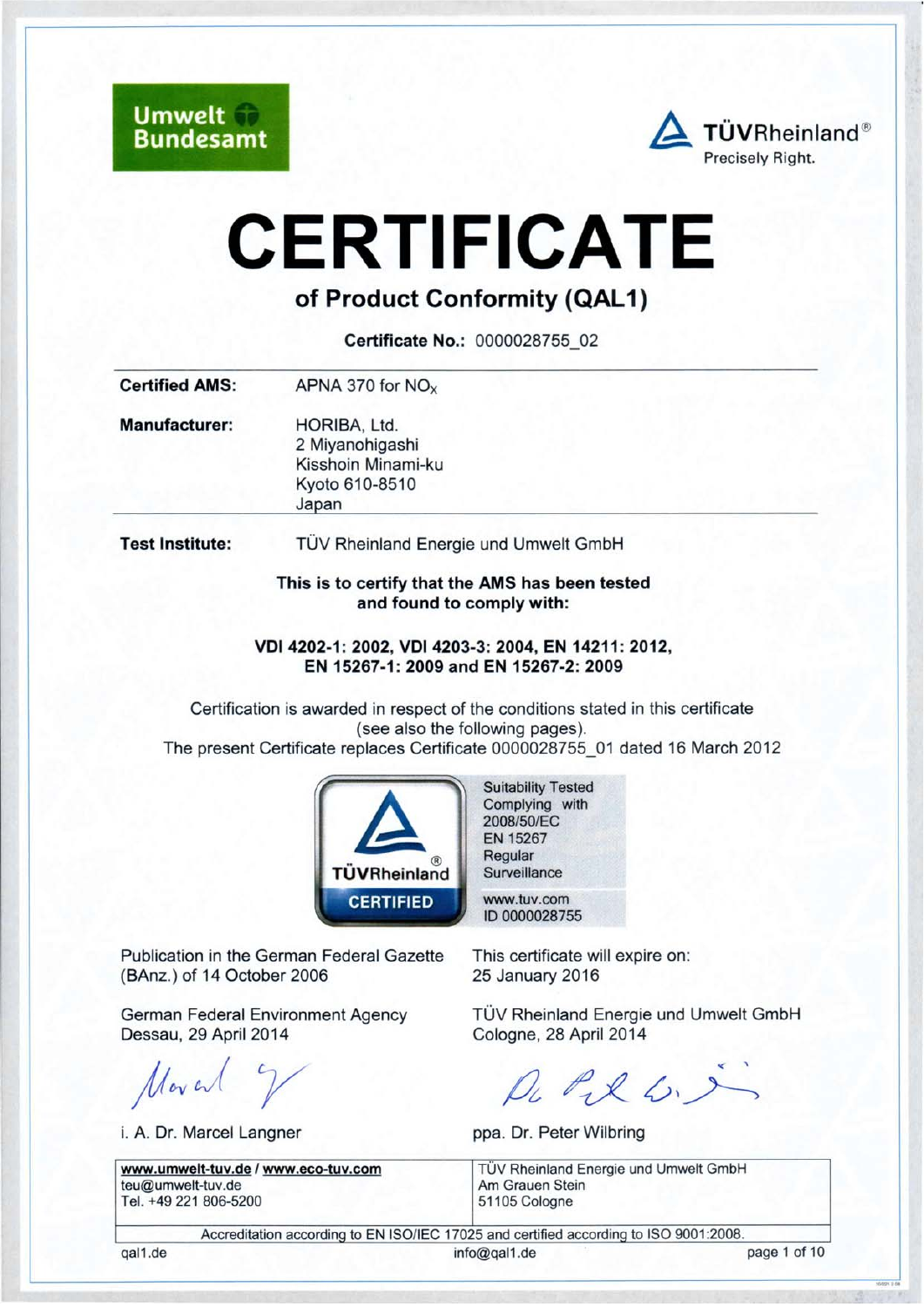



**Initial certification:** 26 January 2011 **Date of expiry:** 25 [January](#page--1-2) 2016

**Test report:** 936/21204643/C of 07 July 2006 **Publication:** BAnz. 14 October 2006, No. 194, p. 6715, chapter IV, No 3.1

#### **Approved application**

The certified AMS is suitable for continuous ambient air monitoring of NO,  $NO<sub>2</sub>$  and NO<sub>x</sub> (stationary operation).The suitability of the AMS for this application was assessed on the basis of a laboratory test and a four months field test. The AMS is approved for the temperature range from 0 °C to +40 °C.

Any potential user should ensure, in consultation with the manufacturer, that this AMS is suitable for ambient air applications at which it will be installed.

#### **Basis of the certification**

This certification is based on:

- test report 936/21204643/C dated 07 July 2006 of TÜV Rheinland Immissionsschutz und Energiesysteme GmbH and on the addenda to the test report 936/21204643/C1 of 27 July 2011 and 936/21222689/C of 05 October 2013
- suitability announced by the German Environmental Agency (UBA) as the relevant body
- the ongoing surveillance of the product and the manufacturing process
- publication in the German Federal Gazette (BAnz. 14 October 2006, No. 194, p. 6715, chapter IV, No. 3.1, Announcement by UBA from 12 September 2006)
- publication in the German Federal Gazette (BAnz. 25 August 2009, No. 125, p. 2929, chapter III, notification 2, UBA announcement from 03 August 2009)
- publication in the German Federal Gazette (BAnz. 26 January 2011, No. 14, p. 294, chapter IV, notification 6, Announcement by UBA from 10 January 2011)
- publication in the German Federal Gazette (BAnz. 02 March 2012, No. 36, p. 920, chapter V, notification 17, Announcement by UBA from 23 February 2012)
- publication in the German Federal Gazette (BAnz AT 05 March 2013 B10, chapter V, notification 8, UBA announcement from 12 February 2013)
- publication in the German Federal Gazette (BAnz AT 01 April 2014 B12, chapter VI, notification 27, Announcement by UBA from 27 February 2014)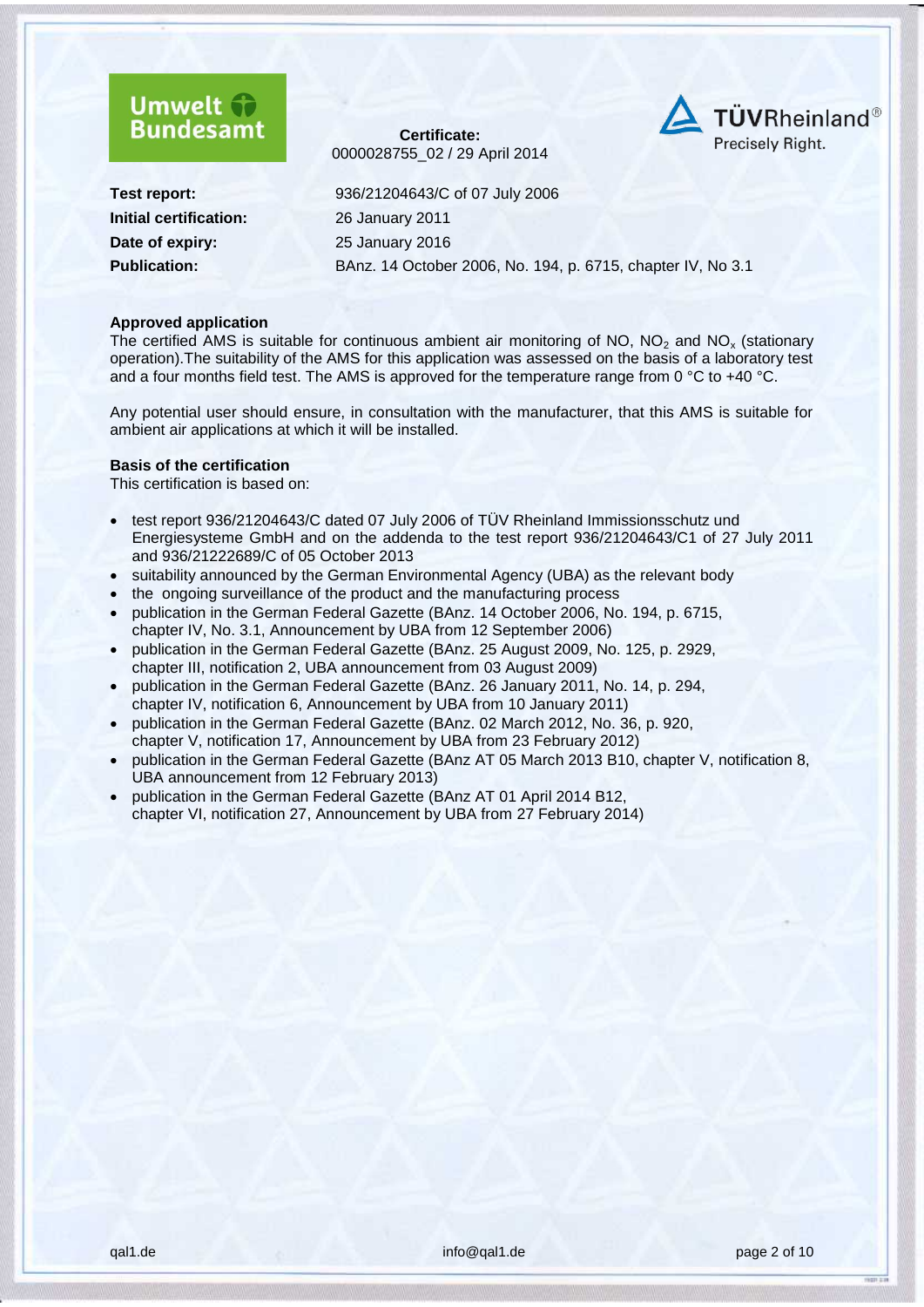# **Umwelt Bundesamt**

**Certificate:** [0000028755\\_](#page--1-0)02 / [29 April 2014](#page--1-1)



**AMS name:**

APNA 370

**Manufacturer:** HORIBA, Ltd., Kyoto, Japan

**Distributor:** HORIBA Europe GmbH, Leichlingen

# **Approval:**

For continuous monitoring of NO,  $NO<sub>2</sub>$  and NO<sub>x</sub> (stationary operation).

# **Measuring ranges during the suitability test:**

 $NO<sub>2</sub>$  0 bis 400  $\mu$ g/m<sup>3</sup> NO<sub>2</sub> 0 bis 500  $\mu$ g/m<sup>3</sup> NO 0 bis 1200  $\mu$ g/m<sup>3</sup>

# **Software version:**

P1000878001C

# **Test institute:**

TÜV Immissionsschutz und Energiesysteme GmbH, Cologne TÜV Rheinland Group

#### **Test report:**

No. 936/21204643/C of 7 July 2006

# **2 Notification on the announcement of the Federal Environment Agency of 12 September 2006 (BAnz. p. 6717)**

The current software version of the ambient air measuring system APNA 370 of the company Horiba Europe GmbH is:

P1000878001J

As an option, the pump of the type GD-6 EH of the company Horiba can be used alongside the so far used measured gas pump type N 86.0 KNE of the company KNF.

Statement of TÜV Rheinland Immissionsschutz und Energiesysteme GmbH of 31 March 2009

# **6 Notification on the announcements of the Federal Environment Agency of 12 September 2006 (BAnz. p. 6715, chapter IV, No. 3.1) and of 3 August 2009 (BAnz. p. 2929, chapter III, 2 nd notification)**

The APNA 370 measuring system by Horiba Ltd., Japan and Horiba Europe GmbH for components NO,  $NO<sub>2</sub>$  and  $NO<sub>x</sub>$  fulfils the requirements of EN 14211. Moreover, the production and quality management of the APNA 370 measuring system for component NO,  $NO<sub>2</sub>$ and  $NO<sub>x</sub>$  complies with the requirements of EN 15267.

The report of the suitability test is available on the internet at www.qal1.de.

Statement of TÜV Rheinland Energie und Umwelt GmbH of 6 October 2010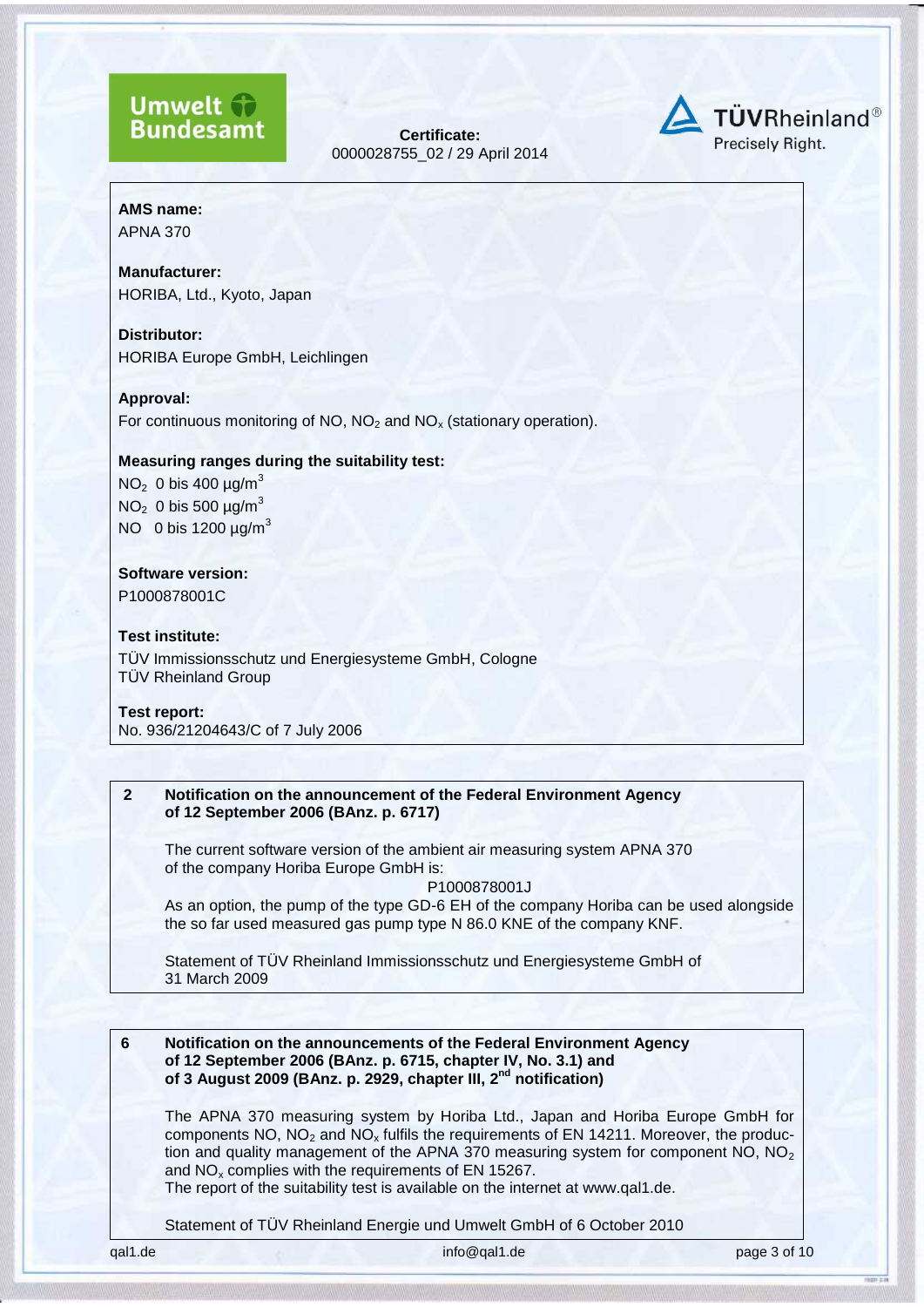



#### **17 Notification on the announcement of the Federal Environment Agency of 12 September 2006 (Federal Gazette (BAnz.) p. 6715, chapter IV, No. 3.1) and of 10 January 2011 (BAnz. p. 294, chapter IV 6 th notification)**

There is an addendum to the test report 936/21204643/C for the APNA 370 measuring system by Horiba Ltd., Japan and Horiba Europe GmbH for the components NO,  $NO<sub>2</sub>$  and NO<sub>x</sub>. The addendum has the report number 936/21204643/C1 and is an integral part of the test report 936/21204643/C after its publication and is also published on [www.qal1.de.](http://www.qal1.de/)

Statement of TÜV Rheinland Energie und Umwelt GmbH of 3 November 2011

#### **8 Notification as regards Federal Environmental Agency notices of 12 September 2006 (Federal Gazette (BAnz.) p. 6715, chapter IV, No. 3.1) and of 23 February 2012 (Federal Gazette (BAnz.) p. 920, chapter V 17th notification)**

The APNA 370 measuring system for NO,  $NO<sub>2</sub>$  und NO<sub>x</sub> manufactured by Horiba Ltd., Japan and Horiba Europe GmbH can be optionally equipped with an additional calibration gas inlet. Calibration gas can be fed either before or after the sample gas filter by means of an additional three-way valve.

Statement of TÜV Rheinland Energie und Umwelt GmbH of 11 October 2012

**27 Notification on the announcement of the Federal Environment Agency 12 September 2006 (BAnz. p. 6715, chapter IV No 3.1) and of 12 February 2013 (BAnz. AT 05.03.2013 B10, chapter V 8 th notification)**

The measuring system APNA 370 for NO,  $NO<sub>2</sub>$  and NO<sub>x</sub> by Horiba Ltd., Japan and Horiba Europe GmbH fulfils the requirements of Standard EN 14211 (dated November 2012). An addendum that is an integral part of the test report 936/21222689/C can be viewed on the internet at www.qal1.de.

Statement of TÜV Rheinland Energie und Umwelt GmbH of 5 October 2013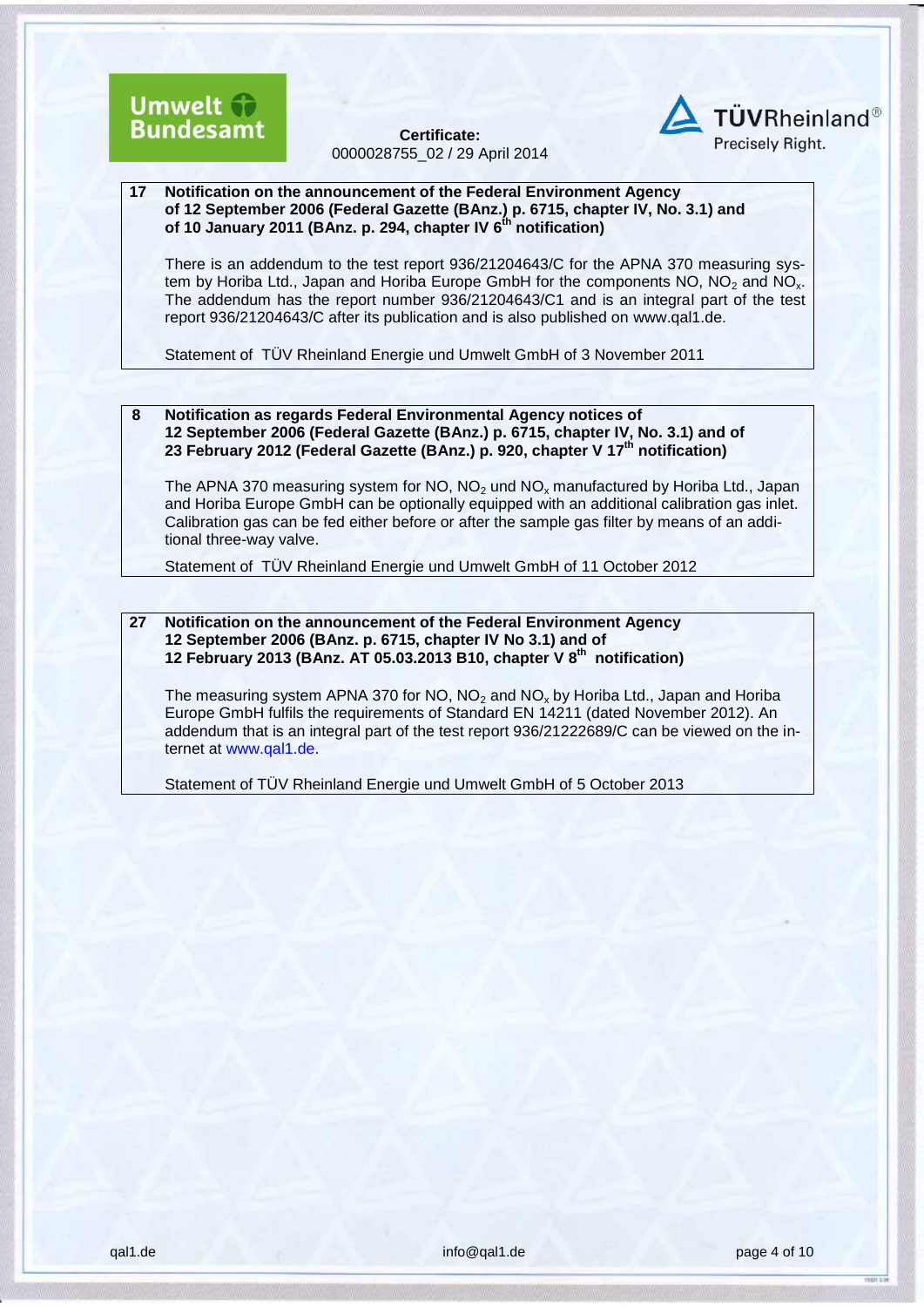



#### **Certified product**

This certificate applies to automated measurement systems conforming to the following description:

The APNA-370 is based on the measuring principle of chemiluminescence.

This method allows continuous measurement of the nitrogen oxides (NO, NO<sub>2</sub> and NO<sub>x</sub> (NO + NO<sub>2</sub>)) within the atmosphere. The concentration of  $NO<sub>2</sub>$  is calculated from the concentrations of NO and NO<sub>x</sub>. The measuring principle complies with the reference measuring method described in section 5.2 of Standard EN 14211.

The sample gas is split into two streams within the APNA 370 measuring system. One stream is used for measuring the concentration of  $NO_x (NO + NO<sub>2</sub>)$  by reducing  $NO_2$  to NO via a NO<sub>x</sub> converter. The other stream is used for direct determination of the NO concentration. The NO,  $NO<sub>x</sub>$  and span gas tubes are switched every 0.5 s by using a solenoid valve and led into the reaction chamber.

Outside air is drawn through a separate filter, dried by a self-regenerative silica gel dehumidifier and passed through the ozonizer by generating the required ozone. The ozone is passed into the reaction chamber. The sample gas then reacts with the ozone and the emitted light is detected using a photo diode.

The device calculates the concentrations of NO,  $NO<sub>2</sub>$  and NO<sub>x</sub> from the signal of the photo diode, which is proportional to the  $NO<sub>x</sub>$  and NO concentrations, and displays the results as a continuous signal.

#### **Dehumidifier**

The device comprises a self-regenerative silica gel dehumidifier which dehumidifies the air required for generating ozone. The dehumidifier comprises two cylinders. While one cylinder is active the other is regenerated. The silica gel is heated to approx. 160 °C for about 135 minutes for this purpose in order to remove humidity. This process is followed by a cooling phase of about 45 minutes. Both cylinders are switched every 180 minutes in order to ensure constant drying.

#### **General notes**

This certificate is based upon the equipment tested. The manufacturer is responsible for ensuring that on-going production complies with the requirements of the EN 15267. The manufacturer is required to maintain an approved quality management system controlling the manufacture of the certified product. Both the product and the quality management systems shall be subject to regular surveillance.

If a product of the current production does not conform to the certified product, TÜV Rheinland Energie und Umwelt GmbH must be notified at the address given on page 1.

A certification mark with an ID-Number that is specific to the certified product is presented on page 1 of this certificate. This can be applied to the product or used in publicity material for the certified product is presented on page 1 of this certificate.

This document as well as the certification mark remains property of TÜV Rheinland Energie und Umwelt GmbH. With revocation of the publication the certificate loses its validity. After the expiration of the certificate and on requests of the TÜV Rheinland Energie und Umwelt GmbH this document shall be returned and the certificate mark must not be employed anymore.

The relevant version of this certificate and the validity is also accessible on the internet: **qal1.de**.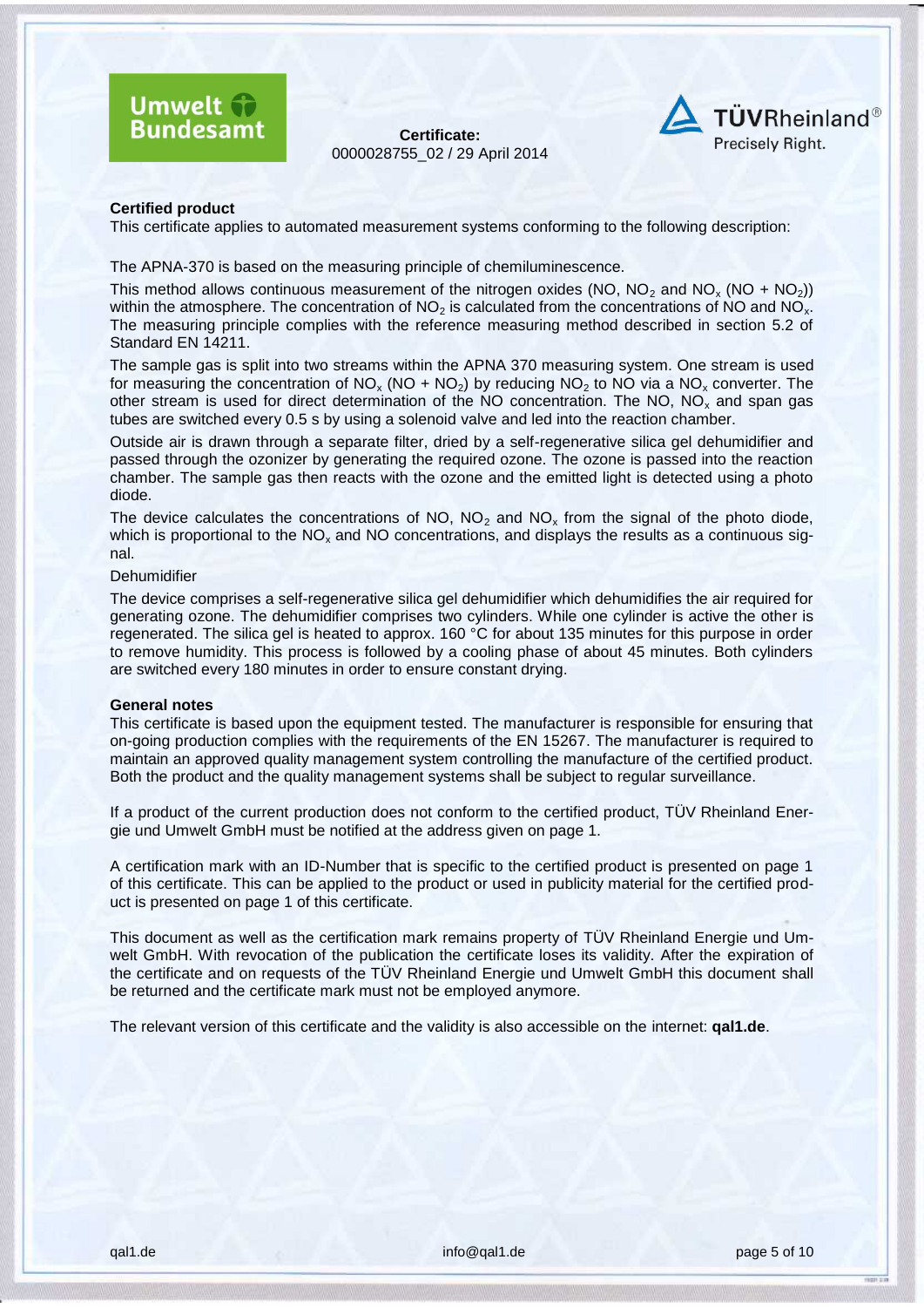



Certification of APNA 370 for  $NO<sub>x</sub>$  is based on the documents listed below and the regular, continuous monitoring of the Quality Management System of the manufacturer:

#### **First suitability test:**

Test report: 936/21204643/C of 07 July 2006 TÜV Rheinland Immissionsschutz und Energiesysteme GmbH, Köln Publication: BAnz. 14 October 2006, No. 194, p. 6715, chapter IV, No. 3.1 Announcement by UBA from 12 September 2006

#### **Notifications:**

Publication: BAnz. 25 August 2009, No 125, p. 2929, chapter III, notification 2 Announcement by UBA from 03. August 2006

Publication: BAnz. 26 January 2011, No. 14, p. 294, chapter IV, notification 6 Announcement by UBA from 10 January 2011

Publication: BAnz. 02 March 2012, No. 36, p. 920, chapter V, notification 17 Announcement by UBA from 23 February 2012

Publication: BAnz AT 05 March 2013 B10, chapter V, notification 8, announcement by UBA from 12 February 2013

Publication: BAnz AT 01 April 2014 B12, chapter VI, notification 27 Announcement by UBA from 27 February 2014

#### **Initial certification according to EN 15267:**

| Certificate No. 0000028755:        | 09 February 2011 |
|------------------------------------|------------------|
| Validity of the certificate until: | 25 January 2016  |

Test report: 936/21204643/C vom 07 July 2006 TÜV Rheinland Immissionsschutz und Energiesysteme GmbH, Köln Publication: BAnz. 26 January 2011, No. 14, p. 294, chapter IV, notification 6 Announcement by UBA from 10 January 2011

#### **Notfication according to EN 15267:**

| Certificate No. 0000028755 01:     | 16 March 2012   |
|------------------------------------|-----------------|
| Validity of the certificate until: | 25 January 2016 |

Certificate No. 0000028755\_02: 29 April 2014

Validity of the certificate until: 25 January 2016

1<sup>st</sup> notification on changes to the certificate according to EN 15267 Addendum to test report 936/21204643/C1 from 27 July 2011 TÜV Rheinland Energie und Umwelt GmbH, Köln Publication: BAnz. 02 March 2012, No. 36, p. 920, chapter V, notification 17

UBA announcement from 23 February 2012

2<sup>nd</sup> notification on changes to the certificate according to EN 15267 Addendum to test report 936/21222689/C from 05 October 2013 TÜV Rheinland Energie und Umwelt GmbH, Köln Publication: BAnz AT 01 April 2014 B12, chapter VI, notification 27 Announcement by UBA from 27 February 2014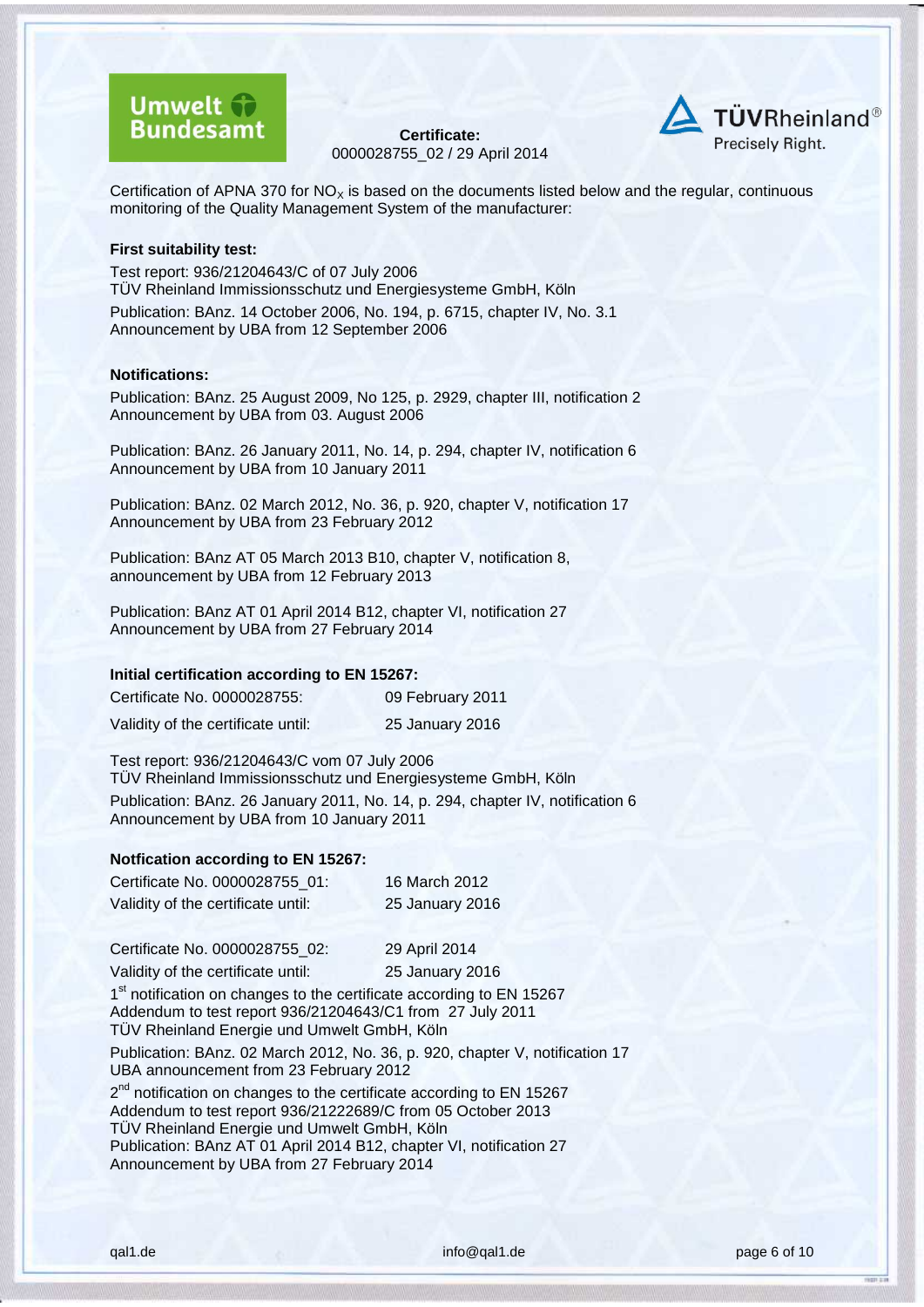



**Expanded uncertainty based on the results of the laboratory testing of System 1** 

|                   | nmol/mol            |                                |                                                   |                                                          |                                                   |                                                                        |                                                                           |                                                                            |                                                                       |                                                        |                    |                                                        |                     |                     |                                                    |                        |                                          |                                   |                                  | nmol/mol                      | nmol/mol             | $\frac{5}{6}$                 | $\frac{8}{3}$                        |  |
|-------------------|---------------------|--------------------------------|---------------------------------------------------|----------------------------------------------------------|---------------------------------------------------|------------------------------------------------------------------------|---------------------------------------------------------------------------|----------------------------------------------------------------------------|-----------------------------------------------------------------------|--------------------------------------------------------|--------------------|--------------------------------------------------------|---------------------|---------------------|----------------------------------------------------|------------------------|------------------------------------------|-----------------------------------|----------------------------------|-------------------------------|----------------------|-------------------------------|--------------------------------------|--|
| SN 10021          | 104.6               | Square of partial uncertainty  | 0.0024                                            | 0.0099                                                   | 0.0146                                            | 0.1680                                                                 | 0.4347                                                                    | 0.5727                                                                     | 0.1673                                                                | 0.0326                                                 |                    |                                                        | 0.3997              |                     |                                                    | 9.4860                 | 0.0000                                   | 2.1445                            | 1.0941                           | 3.8130                        | 7.6259               | 7.29                          | $\frac{15}{2}$                       |  |
| Serial-No.:       | 1h-limit value:     | Partial uncertainty            | 0.05                                              | 0.10                                                     | 0.12                                              | 0.41                                                                   | 0.66                                                                      | 0.76                                                                       | 0.41                                                                  | 0.18                                                   |                    |                                                        | 0.63                |                     |                                                    | 3.08                   | 0.00                                     | 1.46                              | 1.05                             | υç                            | ⊃                    | $\geq$                        | $W_{req}$                            |  |
|                   |                     |                                | $\mathsf{u}_{\mathsf{r},\mathsf{z}}$              | 与                                                        | Jilh                                              | J <sub>gb</sub>                                                        | J <sub>ạt</sub>                                                           | ٦ğ                                                                         | $\geq$                                                                |                                                        | U <sub>H2O</sub>   | U <sub>int,pos</sub>                                   |                     | ŏ                   | Uint, neg                                          | $U_{\text{BV}}$        | $U_{\Delta SC}$                          | UEC                               | J <sub>cg</sub>                  |                               |                      |                               |                                      |  |
|                   |                     | Result                         | 0.157                                             | 1.704                                                    | 0.200                                             | 0.143                                                                  | 0.230                                                                     | 0.264                                                                      | 0.122                                                                 | $-0.024$                                               | 1.360              | $-0.056$                                               | $-2.160$<br>$0.056$ |                     | $-3.620$                                           | 5.100                  | 0.000                                    | 98.60                             | 2.000                            |                               | Expanded uncertainty |                               |                                      |  |
|                   |                     | Performance criterion          | 1.0 nmol/mol                                      | 3.0 nmol/mol                                             | 4.0% of measured value<br>$\overline{\mathsf{M}}$ | 8.0 nmol/mol/kPa                                                       | 3.0 nmol/mol/K                                                            | 3.0 nmol/mol/K                                                             | 0.30 nmol/mol/V                                                       | 10 nmol/mol (Zero)                                     | 10 nmol/mol (Span) | 5.0 nmol/mol (Zero)                                    | 5.0 nmol/mol (Span) | 5.0 nmol/mol (Zero) | 5.0 nmol/mol (Span)                                | 7.0% of measured value | 1.0%                                     | 98                                | 3.0%                             | Combined standard uncertainty |                      | Relative expanded uncertainty | Maximum allowed expanded uncertainty |  |
| Horiba APNA 370   | NO <sub>2</sub>     | racteristic<br>Performance cha | VI<br>deviation at zero<br>Repeatability standard | VI<br>Repeatability standard deviation at 1h-limit value | "lack of fit" at 1h-limit value                   | VI<br>Sensitivity coefficient of sample gas pressure at 1h-limit value | VI<br>Sensitivity coefficient of sample gas temperature at 1h-limit value | VI<br>Sensitivity coefficient of surrounding temperature at 1h-limit value | VI<br>Sensitivity coefficient of electrical voltage at 1h-limit value | VI<br>21 mmol/mol<br>Interferent H <sub>2</sub> 0 with | VI                 | VI<br>500 µmol/mol<br>Interferent CO <sub>2</sub> with | VI                  | VI                  | VI<br>Interferent NH <sub>3</sub> mit 200 nmol/mol | VI<br>Averaging effect | VI<br>Difference sample/calibration port | $\Lambda$<br>Converter efficiency | VI<br>test gas<br>Uncertainty of |                               |                      |                               |                                      |  |
| Measuring device: | Measured component: | ġ                              | $\overline{ }$                                    | $\sim$                                                   | ω                                                 | 4                                                                      | 5                                                                         | ဖ                                                                          | Z                                                                     | 8a                                                     |                    | 8                                                      |                     |                     | 80                                                 | တ                      | $\frac{8}{2}$                            | $\overline{2}$                    | 23                               |                               |                      |                               |                                      |  |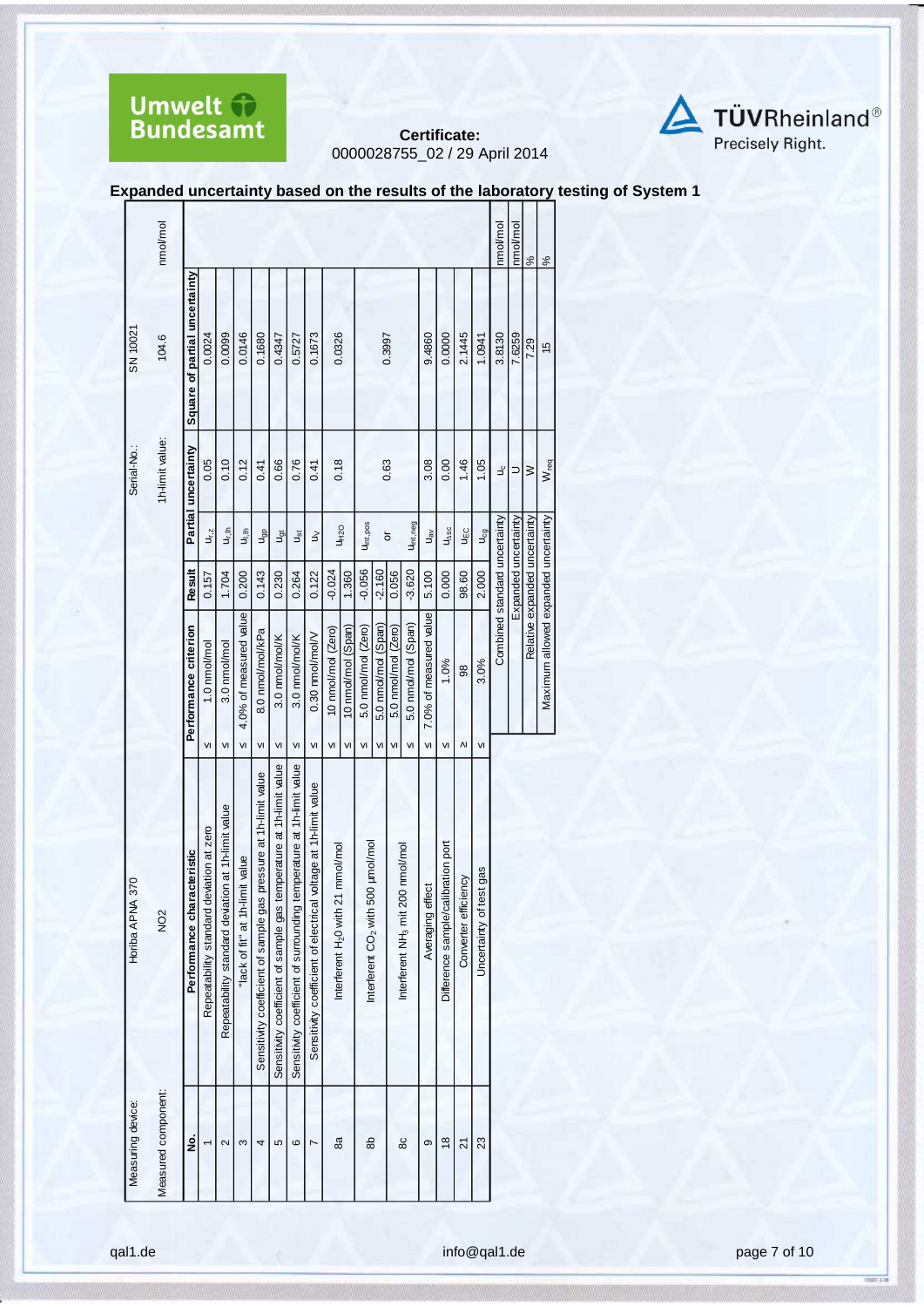



**Expanded uncertainty based on the results of the laboratory testing of System 2** 

|                    | nmol/mol            |                               |                                                |                                                                      |                                                   |                                                                        |                                                                              |                                                                               |                                                                          |                                                     |                    |                                                     |                     |                     |                                                    |                         |                                          |                                   |                               | nmol/mol                      | nmol/mol             | $\frac{5}{6}$                 | $\frac{5}{6}$                        |  |
|--------------------|---------------------|-------------------------------|------------------------------------------------|----------------------------------------------------------------------|---------------------------------------------------|------------------------------------------------------------------------|------------------------------------------------------------------------------|-------------------------------------------------------------------------------|--------------------------------------------------------------------------|-----------------------------------------------------|--------------------|-----------------------------------------------------|---------------------|---------------------|----------------------------------------------------|-------------------------|------------------------------------------|-----------------------------------|-------------------------------|-------------------------------|----------------------|-------------------------------|--------------------------------------|--|
| SN 10022           | 104.6               | Square of partial uncertainty | 0.0017                                         | 0.0052                                                               | 0.0328                                            | 0.1389                                                                 | 0.1849                                                                       | 0.1611                                                                        | 0.0787                                                                   | 0.0216                                              |                    |                                                     | 0.2704              |                     |                                                    | 7.0607                  | 0.0000                                   | 3.5449                            | 1.0941                        | 3.5499                        | 7.0999               | 6.79                          | $\frac{6}{2}$                        |  |
| Serial-No.:        | 1h-limit value:     | Partial uncertainty           | 0.04                                           | 0.07                                                                 | 0.18                                              | 0.37                                                                   | 0.43                                                                         | 0.40                                                                          | $-0.28$                                                                  | 0.15                                                |                    |                                                     | 0.52                |                     |                                                    | 2.66                    | 0.00                                     | 1.88                              | 1.05                          | Jc                            | ⊃                    | $\geq$                        | W <sub>req</sub>                     |  |
|                    |                     |                               | $U_{r,z}$                                      | U <sub>r.lh</sub>                                                    | $\frac{1}{2}$                                     | Jgp                                                                    | J <sub>ğt</sub>                                                              | اق                                                                            | $\gtrsim$                                                                |                                                     | <b>UH2O</b>        | U <sub>int,pos</sub>                                |                     | ŏ                   | U <sub>int, neg</sub>                              | $U_{\texttt{B}^{\vee}}$ | $U_{\Delta SC}$                          | Jah                               | $\mathsf{u}_{\mathsf{cg}}$    |                               |                      |                               |                                      |  |
|                    |                     | Result                        | 0.132                                          | 1.250                                                                | 0.300                                             | 0.130                                                                  | 0.150                                                                        | 0.140                                                                         | $-0.084$                                                                 | 0.000                                               | 0.000              | $-0.056$                                            | $-1.820$            | 0.184               | $-3.520$                                           | 4.400                   | 0.000                                    | 98.20                             | 2.000                         | Combined standard uncertainty | Expanded uncertainty | Relative expanded uncertainty |                                      |  |
|                    |                     | Performance criterion         | 1.0 nmol/mol                                   | 3.0 nmol/mol                                                         | 4.0% of measured value                            | 8.0 nmol/mol/kPa                                                       | 3.0 nmol/mol/K                                                               | 3.0 nmol/mol/K                                                                | 0.30 nmol/mol/V                                                          | 10 nmol/mol (Zero)                                  | 10 nmol/mol (Span) | 5.0 nmol/mol (Zero)                                 | 5.0 nmol/mol (Span) | 5.0 nmol/mol (Zero) | 5.0 nmol/mol (Span)                                | 7.0% of measured value  | 1.0%                                     | 88                                | 3.0%                          |                               |                      |                               | Maximum allowed expanded uncertainty |  |
| 370<br>Horiba APNA | NO <sub>2</sub>     | Performance characteristic    | VI<br>Repeatability standard deviation at zero | V <sub>1</sub><br>Repeatability standard deviation at 1h-limit value | $\overline{M}$<br>"lack of fit" at 1h-limit value | VI<br>Sensitivity coefficient of sample gas pressure at 1h-limit value | VI<br>temperature at 1h-limit value<br>Sensitivity coefficient of sample gas | VI<br>temperature at 1h-limit value<br>Sensitivity coefficient of surrounding | VI<br>voltage at 1h-limit value<br>Sensitivity coefficient of electrical | VI<br>Interferent H <sub>2</sub> 0 with 21 mmol/mol | VI                 | VI<br>Interferent CO <sub>2</sub> with 500 µmol/mol | VI                  | VI                  | VI<br>Interferent NH <sub>3</sub> mit 200 nmol/mol | VI<br>Averaging effect  | VI<br>Difference sample/calibration port | $\Lambda$<br>Converter efficiency | VI<br>Uncertainty of test gas |                               |                      |                               |                                      |  |
| Measuring device:  | Measured component: | ş                             |                                                | $\mathbf{\Omega}$                                                    | S                                                 | 4                                                                      | 5                                                                            | $\circ$                                                                       | Ľ                                                                        | 8a                                                  |                    | 8                                                   |                     |                     | 80                                                 | ၜ                       | $\frac{8}{2}$                            | ম                                 | 23                            |                               |                      |                               |                                      |  |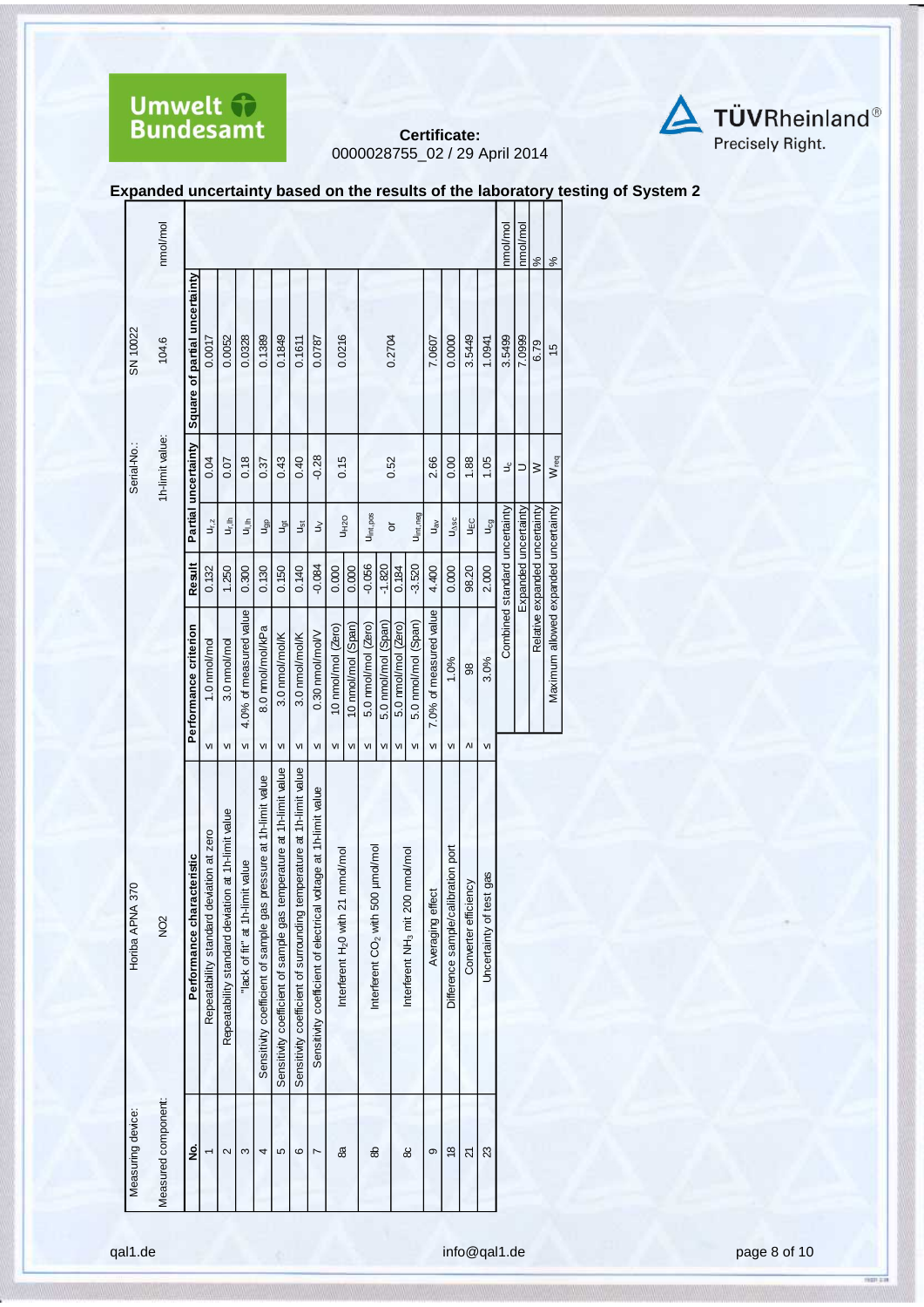



**Expanded uncertainty based on the results of the laboratory and field testing of System 1** 

|                   | nmol/mol           |                               |                                             |                                                        |                                    |                                                                  |                                                                     |                                                                           |                                                                 |                                               |                    |                                               |                     |                     |                                              |                        |                                                           |                               |                                     |                                    |                      |                         | nmol/mol                      | nmol/mol             | $\frac{5}{6}$                 | $\frac{8}{6}$                        |
|-------------------|--------------------|-------------------------------|---------------------------------------------|--------------------------------------------------------|------------------------------------|------------------------------------------------------------------|---------------------------------------------------------------------|---------------------------------------------------------------------------|-----------------------------------------------------------------|-----------------------------------------------|--------------------|-----------------------------------------------|---------------------|---------------------|----------------------------------------------|------------------------|-----------------------------------------------------------|-------------------------------|-------------------------------------|------------------------------------|----------------------|-------------------------|-------------------------------|----------------------|-------------------------------|--------------------------------------|
| SN 10021          | 104.6              | Square of partial uncertainty | 0.0024                                      |                                                        | 0.0146                             | 0.1680                                                           | 0.4347                                                              | 0.5727                                                                    | 0.1673                                                          | 0.0326                                        |                    |                                               | 0.3997              |                     |                                              | 9.4860                 | 17.1575                                                   | 0.0533                        | 0.2452                              | 0.0000                             | 2.1445               | 1.0941                  | 5.6546                        | 11.3093              | 10.81                         | $\frac{15}{2}$                       |
| Serial-No.:       | 1h-limit value:    | Partial uncertainty           | 0.05                                        | not considered, as<br>$\sqrt{2^*}$ ur,lh = 0,14 < ur,f | 0.12                               | 0.41                                                             | 0.66                                                                | 0.76                                                                      | 0.41                                                            | 0.18                                          |                    |                                               |                     | 0.63                |                                              | 3.08                   | 4.14                                                      | 0.23                          | 0.50                                | 0.00                               | 1.46                 | 1.05                    | ٩ç                            | $\supset$            | $\geq$                        | W <sub>req</sub>                     |
|                   |                    |                               | $U_{r,z}$                                   | u,⊪                                                    | aj<br>⊐                            | $u_{\text{gp}}$                                                  | $u_{gt}$                                                            | Jst                                                                       | $\gtrless$                                                      | <b>UH2O</b>                                   |                    | Uint, pos                                     |                     | ð                   | Uint, neg                                    | $u_{\rm av}$           | υ,                                                        | $U_{d,1,z}$                   | Ud.I.h                              | $U_{\Delta SC}$                    | UΕC                  | $U_{cg}$                |                               |                      |                               |                                      |
|                   |                    | Result                        | 0.157                                       | 1.704                                                  | 0.200                              | 0.143                                                            | 0.230                                                               | 0.264                                                                     | 0.122                                                           | $-0.024$                                      | 1.360              | $-0.056$                                      | $-2.160$            | 0.056               | $-3.620$                                     | 5.100                  | 3.960                                                     | 0.400                         | 0.820                               | 0.000                              | 98.600               | 2.000                   |                               | Expanded uncertainty |                               |                                      |
|                   |                    | Performance criterion         | 1.0 nmol/mol                                | 3.0 nmol/mol                                           | 4.0% of measured value             | 8.0 nmol/mol/kPa                                                 | 3.0 nmol/mol/K                                                      | 3.0 nmol/mol/K                                                            | 0.30 nmol/mol/V                                                 | 10 nmol/mol (Zero)                            | 10 nmol/mol (Span) | 5.0 nmol/mol (Zero)                           | 5.0 nmol/mol (Span) | 5.0 nmol/mol (Zero) | 5.0 nmol/mol (Span)                          | 7.0% of measured value | 5.0% of average over 3 months                             | 5.0 nmol/mol                  | 5.0% of max. of certification range | 1.0%                               | 98                   | 3.0%                    | Combined standard uncertainty |                      | Relative expanded uncertainty | Maximum allowed expanded uncertainty |
|                   |                    |                               | VI                                          | VI                                                     | $\mathsf{VI}$                      | VI                                                               | VI                                                                  | VI                                                                        | VI                                                              | $\mathsf{VI}$                                 | VI                 | VI                                            | VI                  | VI                  | VI                                           | VI                     | VI                                                        | VI                            | $\mathsf{v}$                        | VI                                 | $\Lambda$            | VI                      |                               |                      |                               |                                      |
| Horiba APNA 370   | NO <sub>2</sub>    | sic<br>Performance characteri | at zero<br>Repeatability standard deviation | Repeatability standard deviation at 1h-limit value     | g<br>"lack of fit" at 1h-limit val | Sensitivity coefficient of sample gas pressure at 1h-limit value | Sensitivity coefficient of sample gas temperature at 1h-limit value | ature at 1h-limit value<br>Sensitivity coefficient of surrounding tempera | Sensitivity coefficient of electrical voltage at 1h-limit value | Interferent H <sub>2</sub> 0 with 21 mmol/mol |                    | Interferent CO <sub>2</sub> with 500 µmol/mol |                     |                     | Interferent NH <sub>3</sub> mit 200 nmol/mol | Averaging effect       | Reproducibility standard deviation under field conditions | Long term drift at zero level | Long term drift at span level       | Difference sample/calibration port | Converter efficiency | Uncertainty of test gas |                               |                      |                               |                                      |
| Measuring device: | Measured component | ġ                             |                                             | $\sim$                                                 | 3                                  | 4                                                                | 5                                                                   | ဖ                                                                         | Z                                                               | æ                                             |                    | 8                                             |                     |                     | 80                                           | თ                      | $\tilde{a}$                                               | $\overline{1}$                | $\frac{2}{3}$                       | $\frac{8}{3}$                      | $\overline{2}$       | 23                      |                               |                      |                               |                                      |

qal1.de **info@qal1.de** page 9 of [10](#page-9-0)